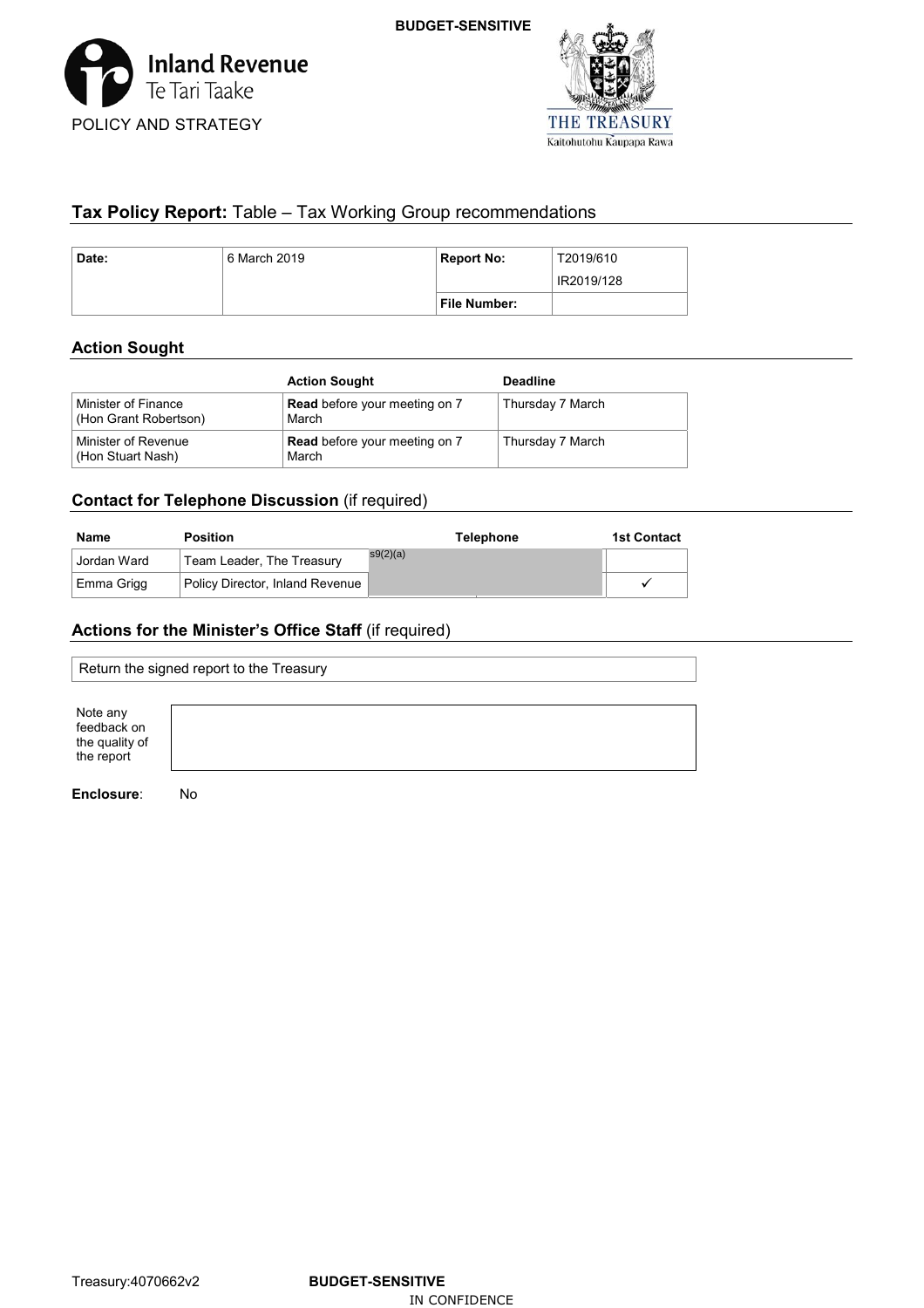## **Tax Policy Report:** Table – Tax Working Group recommendations

- $1<sup>1</sup>$  tax reform. We understand that you are meeting on Thursday 7 March to discuss options for a package of
- 2. In order to support that discussion, attached to this report is a table containing the 99 recommendations made by the Tax Working Group (TWG) in their Final Report. This is the same table we provided to you on 14 February (T2019/243, IR2019/062 refers), however, we have included the revenue impacts for each recommendation (if known). If the revenue impact has not been determined, the general impact has been provided.
- $3.$ We have also included a column for you to provide comments if you so desire.
- $\overline{4}$ . year package of tax reform are provided in the joint report, *Information on revenue-negative*  The revenue impacts of the recommendations that could be considered for inclusion in a mid*tax measures* (T2019/616 refers).

## **Recommended Action**

We recommend that you:

a **Read** this report before your meeting on Thursday 7 March.

**Team Leader** Jordan Ward Emma Grigg

 **The Treasury Inland Revenue Policy Director** 

Hon Grant Robertson **Hon Stuart Nash Minister of Finance** 

**Minister of Finance Minister of Revenue**

/ /2019 / /2019

**BUDGET-SENTITIVE** 

IN CONFIDENCE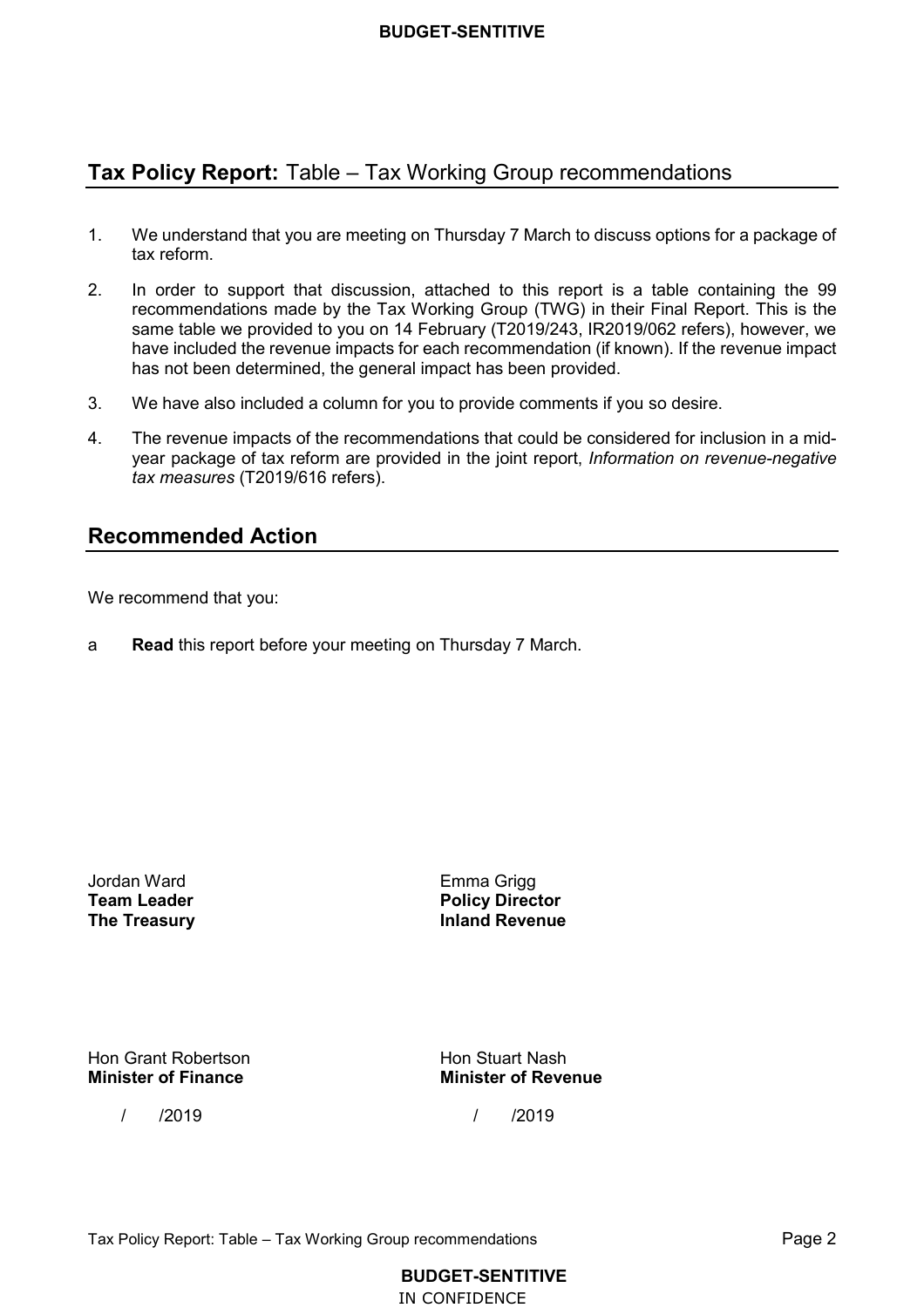#### **RECOMMENDATIONS OF THE TAX WORKING GROUP**

The table below lists all 99 recommendations in the Tax Working Group's Final Report, with the following columns:

- **Status:** Indicates the status of the recommendation as per the table key below.
- **Officials' comment:** Officials' views are provided on an on-exceptions basis (for example, where officials have a different view to the TWG). This reflects officials advice provided to the Tax Working Group. Supporting analysis is typically contained in relevant Secretariat papers. We have also noted where you have already received advice relating to the recommendation, as well as links to other work programmes.
- •Revenue impact: Indication of revenue impact. Note that the revenue impact for many of the recommendations has not been determined and therefore only general impacts are given (excludes administrative costs).

• **Comment:** Space for you to indicate if you would like to receive further advice on particular recommendations or would like to make <sup>a</sup> comment.

**Table key:**

Work is already underway in the Treasury/Inland Revenue or another agency.

Could be considered for inclusion in a mid-year package announcement.

Could be considered for the Tax Policy Work Programme (a refresh is scheduled for mid-2019)/other agency work programme and/or require further advice

**Mid-year package** (MYP)

| $\mid$ (NFW) | $\Box$ No further work $\Box$ A decision has been made and/or no further work is required. |
|--------------|--------------------------------------------------------------------------------------------|
|              |                                                                                            |

| Rec     | <b>TWG Final Report Recommendation</b>                                                 | <b>Status</b> | <b>Officials' comment</b>                                                | Revenue impact (over 5 years)        | <b>Comments</b> |
|---------|----------------------------------------------------------------------------------------|---------------|--------------------------------------------------------------------------|--------------------------------------|-----------------|
|         | <b>Extension of Capital Gains</b>                                                      |               |                                                                          |                                      |                 |
|         | The majority of the TWG recommends a broad extension of the taxation of capital gains. | <b>MYP</b>    | See Tax Working Group final report - officials' companion advice         | Revenue positive, \$8.3 billion      |                 |
|         | If a broad extension of capital gains taxation was adopted, the TWG recommends that it | <b>MYP</b>    | (T2019/113, IR2019/041 refers).                                          |                                      |                 |
|         | have the characteristics detailed in Volume II of their report.                        |               |                                                                          |                                      |                 |
|         | <b>Capital and wealth</b>                                                              |               |                                                                          |                                      |                 |
|         | Do not introduce a wealth tax.                                                         | <b>NFW</b>    | In responding to the Interim Report, the Government confirmed it is      | N/A                                  |                 |
|         | Do not introduce a land tax.                                                           | <b>NFW</b>    | comfortable that no further work is undertaken on wealth and land taxes. |                                      |                 |
|         | <b>Environmental and ecological outcomes</b>                                           |               |                                                                          |                                      |                 |
|         | Adopt the TWG's framework for taxing negative environmental externalities.             | <b>WP</b>     |                                                                          | N/A                                  |                 |
| $6 - 8$ | Greenhouse gases                                                                       | <b>WU</b>     | ETS reforms are currently being considered as part of the Climate        | Revenue positive, but depends on the |                 |
|         | Support for a reformed Emissions Trading Scheme (ETS) as the centrepiece of<br>a)      |               | Change Response Act Amendment Bill. The Interim Climate Change           | design of any changes.               |                 |
|         | emissions reduction efforts, but there should be greater guidance on price and         |               | Committee (ICCC) is considering the treatment of agricultural emissions  |                                      |                 |
|         | auctioning emission units to raise revenue.                                            |               | in the ETS and will make a decision by April 2019.                       |                                      |                 |
|         | Periodic reviews of the ETS to ensure it is fit for purpose.<br>b)                     |               |                                                                          |                                      |                 |
|         | Emissions should face a price, including from agriculture, either from ETS or a<br>C)  |               |                                                                          |                                      |                 |
|         | complementary system.                                                                  |               |                                                                          |                                      |                 |

Work underway (WU)

Work programme (WP)

**BUDGET-SENTITIVE** 

IN CONFIDENCE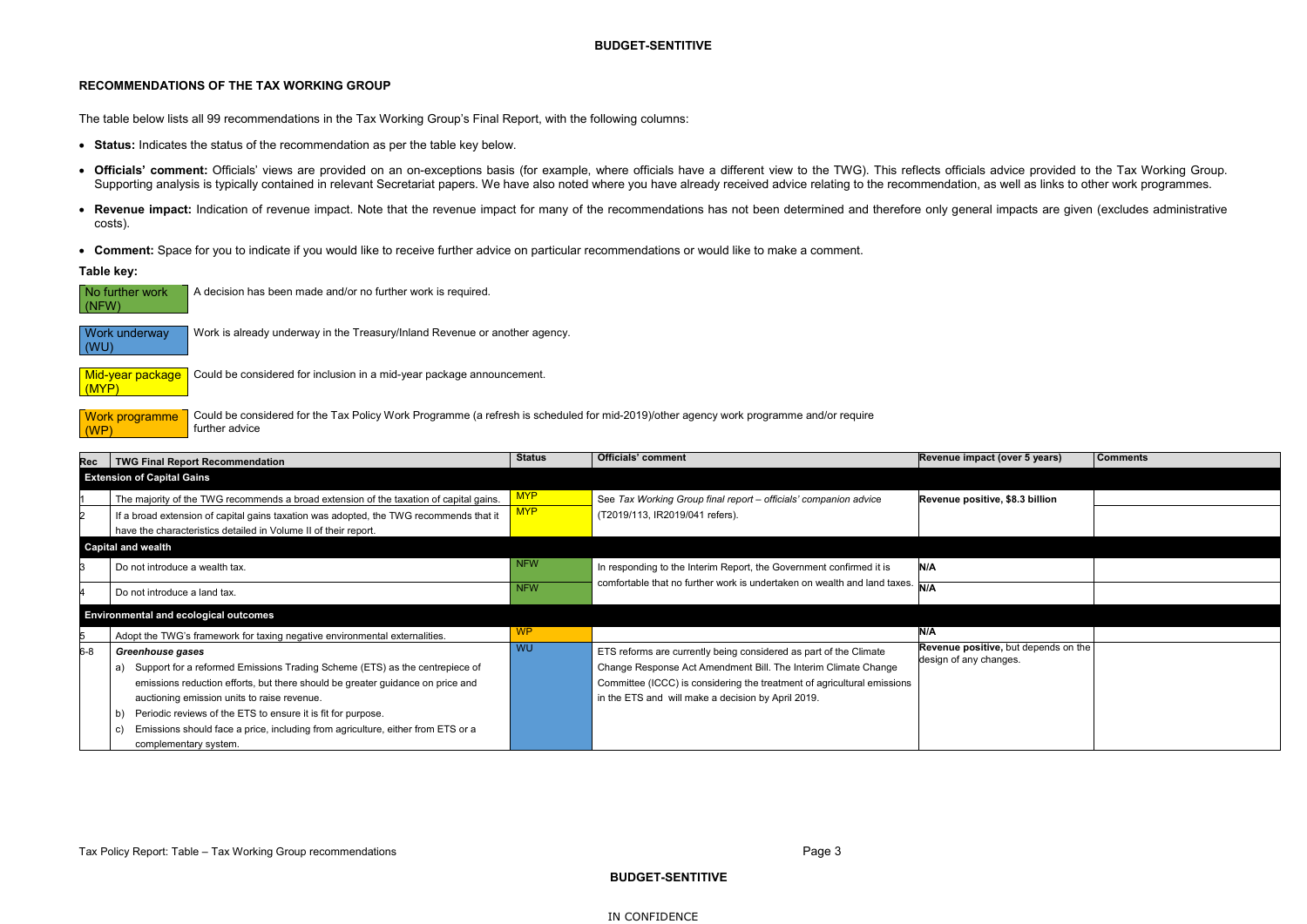| Rec       | <b>TWG Final Report Recommendation</b>                                                                                                                                                                                                                                                                                                                                                                                                                                                             | <b>Status</b> | <b>Officials' comment</b>                                                                                                                                                                                                                                    | Revenue impact (over 5 years)                                                                                 | <b>Comments</b> |
|-----------|----------------------------------------------------------------------------------------------------------------------------------------------------------------------------------------------------------------------------------------------------------------------------------------------------------------------------------------------------------------------------------------------------------------------------------------------------------------------------------------------------|---------------|--------------------------------------------------------------------------------------------------------------------------------------------------------------------------------------------------------------------------------------------------------------|---------------------------------------------------------------------------------------------------------------|-----------------|
| $9 - 11$  | Water abstraction and water pollution<br>a) Tax instruments could be considered to address water pollution and water<br>abstraction challenges.<br>Further develop tools to estimate diffuse water pollution.<br>b)<br>Introduce input-based tax instruments, including on fertiliser, if significant progress is<br>C)<br>not made in the near term on output-based approaches.                                                                                                                   | WU            | The Water Taskforce is working to achieve improvements in water qualit<br>as well as efficient and fair allocation of freshwater and nutrient<br>discharges. Initial consultation on discharge approaches is expected in<br>mid-2019.                        | Revenue positive, but depends on the<br>design of any tax instrument.                                         |                 |
| $12 - 15$ | Solid waste<br>a) Supports the Ministry for the Environment's review of the rate and coverage of the<br>Waste Disposal Levy.<br>Expand the coverage of the Waste Disposal Levy.<br>b)<br>Reassess the negative externalities associated with landfill disposal in New Zealand<br>C)<br>to ascertain if a higher levy is appropriate.<br>Review hypothecation of the Waste Disposal Levy to ensure funds are being used in<br>d)<br>the most effective way to move towards a more circular economy. | <b>WU</b>     | The Ministry for the Environment is currently reviewing the Waste<br>Disposal Levy and is due to report to Ministers by October 2019.<br>In respect of (d), officials consider the use of funds should not be<br>restricted to circular economy initiatives. | Revenue positive, but the impact<br>depends on decisions on the rate of the<br>levy.                          |                 |
| 16        | Transport<br>Supports current reviews by the Government and Auckland Council into introducing<br>congestion pricing.                                                                                                                                                                                                                                                                                                                                                                               | WU            | The Congestion Question project's Phase II report is due to Ministers<br>mid-2019.                                                                                                                                                                           | Revenue positive, but has not yet<br>been quantified.                                                         |                 |
|           | <b>Concessions</b>                                                                                                                                                                                                                                                                                                                                                                                                                                                                                 |               |                                                                                                                                                                                                                                                              |                                                                                                               |                 |
| 17        | Costs associated with the care of land subject to a QEII covenant or Ngā Whenua Rāhui<br>be tax deductible.                                                                                                                                                                                                                                                                                                                                                                                        | <b>WP</b>     | If this measure was to progress, the concession should not be overly<br>broad such that it would allow deductions for expenses that have no<br>connection to a business or other taxable activity.                                                           | Potentially revenue negative, but<br>likely to be minor.                                                      |                 |
| 18        | Consider an FBT exemption for public transport.                                                                                                                                                                                                                                                                                                                                                                                                                                                    | <b>WP</b>     | Officials would need to analyse the benefits of having an exemption for<br>public transport, versus the integrity and fiscal costs.<br>Incentives for purchasing electric vehicles is being progressed as a<br>Budget 2019 bid.                              | Revenue negative to the extent<br>businesses pay FBT now on public<br>transport, impact expected to be minor. |                 |
| 19        | Review various tax provisions specific to farming, forestry and petroleum mining with a<br>view to removing concessions harmful to natural capital, while also considering new<br>concessions that could enhance natural capital.                                                                                                                                                                                                                                                                  | <b>WP</b>     |                                                                                                                                                                                                                                                              | Depends on the results of the review.                                                                         |                 |
|           | <b>Other environmental recommendations</b>                                                                                                                                                                                                                                                                                                                                                                                                                                                         |               |                                                                                                                                                                                                                                                              |                                                                                                               |                 |
| 20        | Recycle some or all of the revenue raised by environmental taxes into measures that<br>support the transition to a more sustainable economy.                                                                                                                                                                                                                                                                                                                                                       | <b>WP</b>     | Officials do not recommend strict hypothecation.<br>Recycling revenue raised by auctioning is an option being considered as<br>part of reforms to the ETS. Revenue recycling already occurs with the<br>Waste Disposal Levy.                                 | Could offset revenue positive impacts<br>of environmental changes described<br>above.                         |                 |
| 21        | Over the longer term, consider an environmental footprint tax or a natural capital<br>enhancement tax.                                                                                                                                                                                                                                                                                                                                                                                             | <b>WP</b>     |                                                                                                                                                                                                                                                              | Revenue positive, but the impact<br>depends on the design and level of any<br>tax.                            |                 |
| 22        | The Government should strengthen its environmental tax capabilities, including with the<br>Parliamentary Commissioner for the Environment.                                                                                                                                                                                                                                                                                                                                                         | <b>WP</b>     |                                                                                                                                                                                                                                                              | N/A                                                                                                           |                 |
| 23        | Commission incidence studies on environmental taxes.                                                                                                                                                                                                                                                                                                                                                                                                                                               | <b>WU</b>     | The assessments of distributional impacts of environmental taxes can be N/A<br>carried out as part of consideration of specific environmental tax<br>initiatives.                                                                                            |                                                                                                               |                 |
| 24        | Undertake further work to assess how taxes can complement other environmental policy<br>measures and to work through the design principles in the TWG's framework for taxing<br>negative environmental externalities.                                                                                                                                                                                                                                                                              | WP            |                                                                                                                                                                                                                                                              | N/A                                                                                                           |                 |
|           | The taxation of business                                                                                                                                                                                                                                                                                                                                                                                                                                                                           |               |                                                                                                                                                                                                                                                              |                                                                                                               |                 |

| Revenue impact (over 5 years)                                                             | <b>Comments</b> |
|-------------------------------------------------------------------------------------------|-----------------|
| Revenue positive, but depends on the<br>design of any tax instrument.                     |                 |
|                                                                                           |                 |
|                                                                                           |                 |
|                                                                                           |                 |
|                                                                                           |                 |
|                                                                                           |                 |
| Revenue positive, but the impact<br>depends on decisions on the rate of the<br>levy.      |                 |
|                                                                                           |                 |
|                                                                                           |                 |
|                                                                                           |                 |
|                                                                                           |                 |
| Revenue positive, but has not yet<br>been quantified.                                     |                 |
|                                                                                           |                 |
| Potentially revenue negative, but                                                         |                 |
| likely to be minor.                                                                       |                 |
| Revenue negative to the extent<br>businesses pay FBT now on public                        |                 |
| transport, impact expected to be minor.                                                   |                 |
|                                                                                           |                 |
| Depends on the results of the review.                                                     |                 |
|                                                                                           |                 |
| Could offset revenue positive impacts<br>of environmental changes described<br>above.     |                 |
|                                                                                           |                 |
| Revenue positive, but the impact<br>depends on the design and level of any<br><u>tax.</u> |                 |
| N/A                                                                                       |                 |
| N/A                                                                                       |                 |
|                                                                                           |                 |
| N/A                                                                                       |                 |
|                                                                                           |                 |
|                                                                                           |                 |

Tax Policy Report: Table – Tax Working Group recommendations Page 4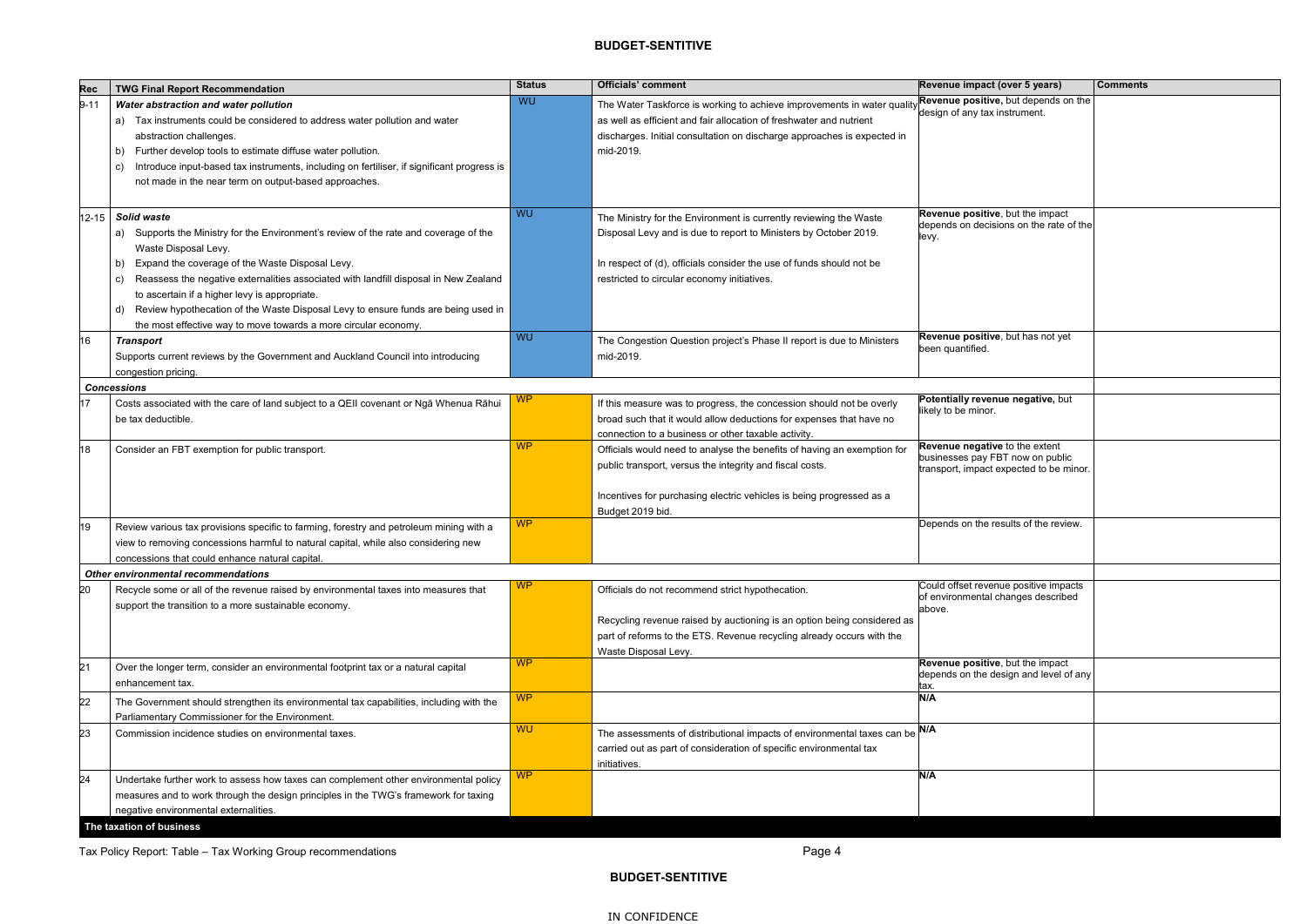| <b>Rec</b> | <b>TWG Final Report Recommendation</b>                                                                                                                                                                                                                                                                                                                                                                                                                                                                                                                                                                                                                                                                                                                                                                                                                                                                                                                                                                                                                                                                                                                                                                                                                                                                                                                                                                           | <b>Status</b> | <b>Officials' comment</b>                                        | Revenue impact (over 5 years)                                                                                                                                                                                                                                                                                                                                                                                   | <b>Comments</b> |
|------------|------------------------------------------------------------------------------------------------------------------------------------------------------------------------------------------------------------------------------------------------------------------------------------------------------------------------------------------------------------------------------------------------------------------------------------------------------------------------------------------------------------------------------------------------------------------------------------------------------------------------------------------------------------------------------------------------------------------------------------------------------------------------------------------------------------------------------------------------------------------------------------------------------------------------------------------------------------------------------------------------------------------------------------------------------------------------------------------------------------------------------------------------------------------------------------------------------------------------------------------------------------------------------------------------------------------------------------------------------------------------------------------------------------------|---------------|------------------------------------------------------------------|-----------------------------------------------------------------------------------------------------------------------------------------------------------------------------------------------------------------------------------------------------------------------------------------------------------------------------------------------------------------------------------------------------------------|-----------------|
| 25         | Retain the imputation system.                                                                                                                                                                                                                                                                                                                                                                                                                                                                                                                                                                                                                                                                                                                                                                                                                                                                                                                                                                                                                                                                                                                                                                                                                                                                                                                                                                                    | <b>NFW</b>    |                                                                  | N/A                                                                                                                                                                                                                                                                                                                                                                                                             |                 |
| 26         | Do not reduce the company tax rate at the present time.                                                                                                                                                                                                                                                                                                                                                                                                                                                                                                                                                                                                                                                                                                                                                                                                                                                                                                                                                                                                                                                                                                                                                                                                                                                                                                                                                          | <b>NFW</b>    |                                                                  | N/A                                                                                                                                                                                                                                                                                                                                                                                                             |                 |
| 27         | Do not introduce a progressive company tax.                                                                                                                                                                                                                                                                                                                                                                                                                                                                                                                                                                                                                                                                                                                                                                                                                                                                                                                                                                                                                                                                                                                                                                                                                                                                                                                                                                      | <b>NFW</b>    |                                                                  | N/A                                                                                                                                                                                                                                                                                                                                                                                                             |                 |
| 28         | Do not introduce an alternative basis of taxation for smaller businesses, such as a cash                                                                                                                                                                                                                                                                                                                                                                                                                                                                                                                                                                                                                                                                                                                                                                                                                                                                                                                                                                                                                                                                                                                                                                                                                                                                                                                         | <b>NFW</b>    |                                                                  | N/A                                                                                                                                                                                                                                                                                                                                                                                                             |                 |
|            | flow or turnover taxes.                                                                                                                                                                                                                                                                                                                                                                                                                                                                                                                                                                                                                                                                                                                                                                                                                                                                                                                                                                                                                                                                                                                                                                                                                                                                                                                                                                                          |               |                                                                  |                                                                                                                                                                                                                                                                                                                                                                                                                 |                 |
| 29         | Retain the 17.5% rate for Māori authorities.                                                                                                                                                                                                                                                                                                                                                                                                                                                                                                                                                                                                                                                                                                                                                                                                                                                                                                                                                                                                                                                                                                                                                                                                                                                                                                                                                                     | <b>NFW</b>    |                                                                  | N/A                                                                                                                                                                                                                                                                                                                                                                                                             |                 |
| 30         | Extend the 17.5% rate to the subsidiaries of Maori authorities.                                                                                                                                                                                                                                                                                                                                                                                                                                                                                                                                                                                                                                                                                                                                                                                                                                                                                                                                                                                                                                                                                                                                                                                                                                                                                                                                                  | <b>WP</b>     |                                                                  | Revenue negative, but has not been<br>quantified.                                                                                                                                                                                                                                                                                                                                                               |                 |
| 31         | Consider technical refinements to the Māori authority rules, as suggested by submitters,<br>in the Tax Policy Work Programme.                                                                                                                                                                                                                                                                                                                                                                                                                                                                                                                                                                                                                                                                                                                                                                                                                                                                                                                                                                                                                                                                                                                                                                                                                                                                                    | <b>WP</b>     |                                                                  | <b>Unknown</b>                                                                                                                                                                                                                                                                                                                                                                                                  |                 |
| 32         | Change the loss continuity rules to support the growth of innovative start-up firms.                                                                                                                                                                                                                                                                                                                                                                                                                                                                                                                                                                                                                                                                                                                                                                                                                                                                                                                                                                                                                                                                                                                                                                                                                                                                                                                             | <b>MYP</b>    | See Tax Working Group final report - officials' companion advice | Revenue negative, \$0.2b                                                                                                                                                                                                                                                                                                                                                                                        |                 |
| 33         | Reform the treatment of black-hole expenditure by spreading such expenditure over five<br>years with a \$10,000 safe-harbour threshold of upfront deducts for feasibility<br>expenditure.                                                                                                                                                                                                                                                                                                                                                                                                                                                                                                                                                                                                                                                                                                                                                                                                                                                                                                                                                                                                                                                                                                                                                                                                                        | <b>MYP</b>    | (T2019/113, IR2019/041 refers).                                  | Revenue negative, \$0.1b                                                                                                                                                                                                                                                                                                                                                                                        |                 |
| 34         | Consider restoring depreciation deductions for buildings if there is an extension of the<br>taxation of capital gains (subject to fiscal constraints). To manage the fiscal costs, the<br>Government could reinstate building depreciation on a partial basis for:<br>seismic strengthening only;<br>a)<br>multi-unit residential buildings; or<br>industrial, commercial, and multi-unit residential buildings.<br>C)                                                                                                                                                                                                                                                                                                                                                                                                                                                                                                                                                                                                                                                                                                                                                                                                                                                                                                                                                                                           | <b>MYP</b>    |                                                                  | Revenue negative<br>Depreciation for:<br>commercial buildings (1% dv<br>rate), revenue negative s9(2)(f)(iv)<br>industrial buildings (1% dv rate),<br>revenue negative $s9(2)(f)(iv)$<br>multi-unit residential buildings<br>(1%dv rate), revenue negative s9(2)(f)(iv)<br>seismic strengthening (up to<br>67% of new building standard, 30<br>year straight-line deductions),<br>revenue negative s9(2)(f)(iv) |                 |
| 35         | Consider tax measures that encourage building to higher environmental standards.                                                                                                                                                                                                                                                                                                                                                                                                                                                                                                                                                                                                                                                                                                                                                                                                                                                                                                                                                                                                                                                                                                                                                                                                                                                                                                                                 | <b>WP</b>     | Officials' do not support these measures.                        | Revenue negative could be significant<br>but depends on the design of any tax<br>measures.                                                                                                                                                                                                                                                                                                                      |                 |
| 36         | Consider developing a regime that encourages investment into nationally-significant<br>infrastructure projects.                                                                                                                                                                                                                                                                                                                                                                                                                                                                                                                                                                                                                                                                                                                                                                                                                                                                                                                                                                                                                                                                                                                                                                                                                                                                                                  | <b>WP</b>     |                                                                  | Revenue negative could be significant<br>but depends on the design of any tax<br>measures.                                                                                                                                                                                                                                                                                                                      |                 |
| 37         | Examine the following options to reduce compliance costs:<br>For immediate action:<br>a) Increasing the threshold for provisional tax from \$2,500 to \$5,000 of residual income<br>tax.<br>Increasing the closing stock adjustment from \$10,000 to \$20,000 - \$30,000.<br>b)<br>Increasing the \$10,000 automatic deduction for legal fees, and a potential expansion<br>C)<br>of the automatic deduction to other types of professional fees.<br>Reducing the number of depreciation rates, and simplifying the process for using<br>d)<br>default rates.<br>Subject to fiscal constraints:<br>e) Simplifying the fringe benefit tax, and simplifying (or even remove) the entertainment<br>adjustment.<br>Removing resident withholding tax (RWT) on close company-related party interest<br>and dividend payments, subject to integrity concerns.<br>Removing the requirement for taxpayers to seek the approval of the Commissioner<br>g)<br>of Inland Revenue to issue GST Buyer Created Tax Invoices.<br>h) Allowing special rate certificates and certificates of exemption to be granted<br>retrospectively.<br>Increasing the period of validity for a certificate of exemption or special rate<br>certificate.<br>Removing the requirement to file a change of imputation ratio notice with Inland<br>Revenue.<br>Extending the threshold of 'cash basis person' in the financial arrangement rules | <b>MYP</b>    | s9(2)(f)(iv)                                                     | s9(2)(f)(iv)                                                                                                                                                                                                                                                                                                                                                                                                    |                 |

Tax Policy Report: Table – Tax Working Group recommendations **Page 1** Page 5

| Revenue impact (over 5 years)                                                                                                                                                                                                                                                                                                                                                                                        | <b>Comments</b> |
|----------------------------------------------------------------------------------------------------------------------------------------------------------------------------------------------------------------------------------------------------------------------------------------------------------------------------------------------------------------------------------------------------------------------|-----------------|
| N/A                                                                                                                                                                                                                                                                                                                                                                                                                  |                 |
| N/A                                                                                                                                                                                                                                                                                                                                                                                                                  |                 |
| N/A                                                                                                                                                                                                                                                                                                                                                                                                                  |                 |
| N/A                                                                                                                                                                                                                                                                                                                                                                                                                  |                 |
| N/A                                                                                                                                                                                                                                                                                                                                                                                                                  |                 |
| Revenue negative, but has not been<br>quantified.                                                                                                                                                                                                                                                                                                                                                                    |                 |
| <b>Unknown</b>                                                                                                                                                                                                                                                                                                                                                                                                       |                 |
| Revenue negative, \$0.2b                                                                                                                                                                                                                                                                                                                                                                                             |                 |
| Revenue negative, \$0.1b                                                                                                                                                                                                                                                                                                                                                                                             |                 |
|                                                                                                                                                                                                                                                                                                                                                                                                                      |                 |
| <b>Revenue negative</b><br>Depreciation for:<br>commercial buildings (1% dv<br>rate), revenue negative S9(2)(f)(iv)<br>industrial buildings (1% dv rate),<br>revenue negative s9(2)(f)(iv)<br>multi-unit residential buildings<br>(1%dv rate), revenue negative s9(2)(f)(iv)<br>seismic strengthening (up to<br>67% of new building standard, 30<br>year straight-line deductions),<br>revenue negative s9(2)(f)(iv) |                 |
| Revenue negative could be significant<br>but depends on the design of any tax<br>measures.                                                                                                                                                                                                                                                                                                                           |                 |
| Revenue negative could be significant<br>but depends on the design of any tax<br>measures.                                                                                                                                                                                                                                                                                                                           |                 |
| s9(2)(f)(iv)                                                                                                                                                                                                                                                                                                                                                                                                         |                 |
|                                                                                                                                                                                                                                                                                                                                                                                                                      |                 |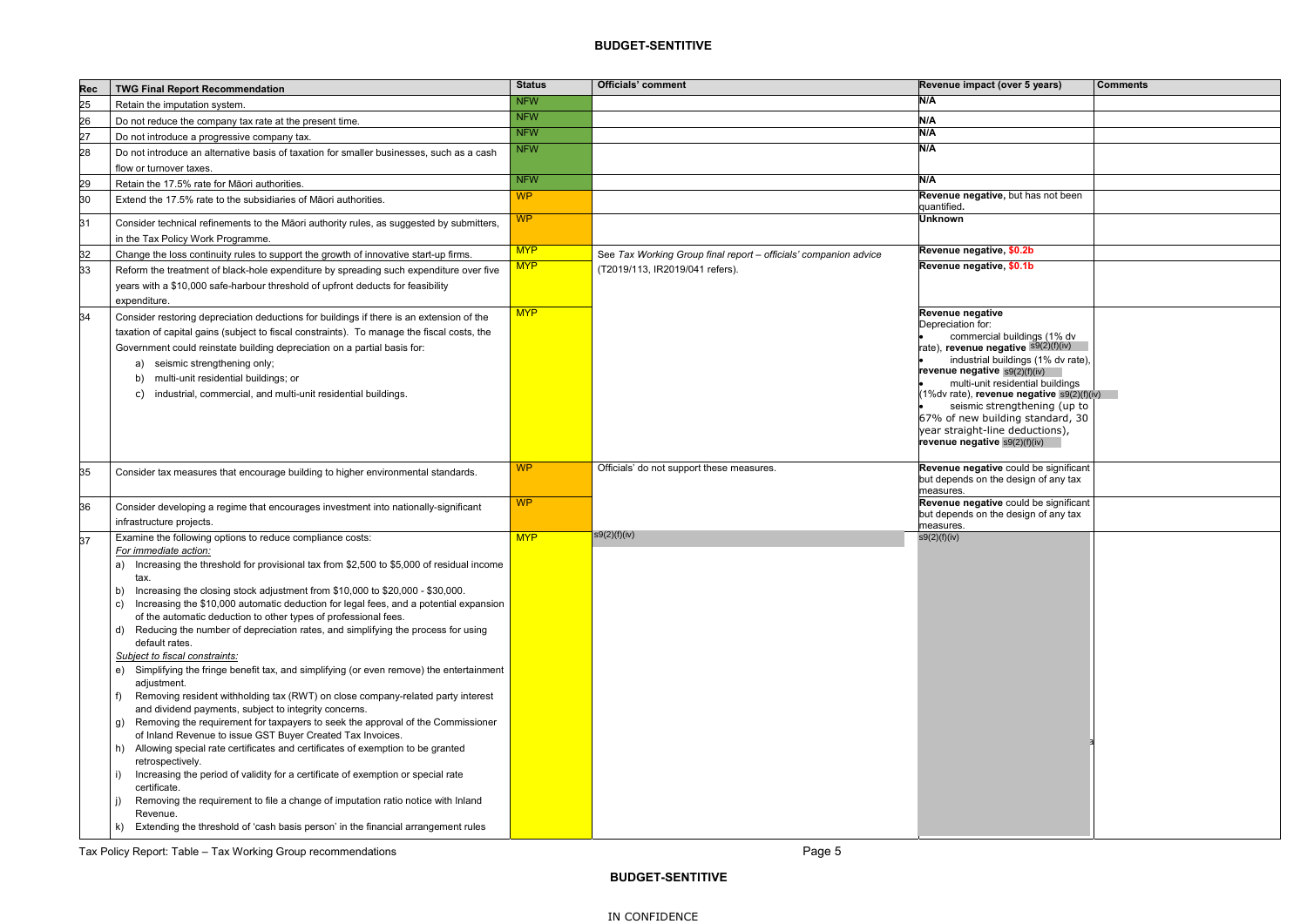| Rec | <b>TWG Final Report Recommendation</b>                                                                     | <b>Status</b> | <b>Officials' comment</b>                                                           | Revenue impact (over 5 years)                                              | <b>Comments</b> |
|-----|------------------------------------------------------------------------------------------------------------|---------------|-------------------------------------------------------------------------------------|----------------------------------------------------------------------------|-----------------|
|     | which would better allow for the current levels of personal debt.                                          |               |                                                                                     | s9(2)(f)(iv)                                                               |                 |
|     | Increasing the threshold for not requiring a GST change of use adjustment.                                 |               |                                                                                     |                                                                            |                 |
|     | The Government should also review and explore opportunities to:                                            |               |                                                                                     |                                                                            |                 |
|     | m) Adjust the thresholds for unexpired expenditure, and for the write-off of low value                     |               |                                                                                     |                                                                            |                 |
|     | assets.                                                                                                    |               |                                                                                     |                                                                            |                 |
|     | Help small businesses reduce compliance costs through the use of cloud-based<br>n)<br>accounting software. |               |                                                                                     |                                                                            |                 |
|     | Consider compensation for withholding agents if additional withholding tax<br>O)                           |               |                                                                                     |                                                                            |                 |
|     | obligations are imposed.                                                                                   |               |                                                                                     |                                                                            |                 |
|     | Review the taxation of non-resident employees.<br>p)                                                       |               |                                                                                     |                                                                            |                 |
|     | Review whether the rules for hybrid mismatches should apply to small businesses or<br>q)                   |               |                                                                                     |                                                                            |                 |
|     | simple business transactions.                                                                              |               |                                                                                     |                                                                            |                 |
|     |                                                                                                            |               |                                                                                     |                                                                            |                 |
|     |                                                                                                            |               |                                                                                     |                                                                            |                 |
|     |                                                                                                            |               |                                                                                     |                                                                            |                 |
|     |                                                                                                            |               |                                                                                     |                                                                            |                 |
|     |                                                                                                            |               |                                                                                     |                                                                            |                 |
|     |                                                                                                            |               |                                                                                     |                                                                            |                 |
|     |                                                                                                            |               |                                                                                     |                                                                            |                 |
|     |                                                                                                            |               |                                                                                     |                                                                            |                 |
|     |                                                                                                            |               |                                                                                     |                                                                            |                 |
|     |                                                                                                            |               |                                                                                     |                                                                            |                 |
|     |                                                                                                            |               |                                                                                     |                                                                            |                 |
| 38  | Give favourable consideration to exempting the New Zealand Superannuation Fund from                        | <b>WP</b>     | See Further Information on TWG issues raised (T2019/175, IR2019/031 Broadly neutral |                                                                            |                 |
|     | New Zealand tax obligations.                                                                               |               | refers).                                                                            |                                                                            |                 |
|     | International income taxation                                                                              |               |                                                                                     |                                                                            |                 |
| 39  | New Zealand should continue to participate in the OECD discussions on the future of the                    | WU            |                                                                                     | N/A                                                                        |                 |
|     |                                                                                                            |               |                                                                                     |                                                                            |                 |
| 40  | international tax framework.                                                                               |               |                                                                                     |                                                                            |                 |
|     | The Government should stand ready to implement a digital services tax if a critical mass                   | WU            | Cabinet approval is being sought to release a discussion document for               | Revenue positive, digital services tax                                     |                 |
|     | of other countries move in that direction, and it is reasonably certain New Zealand's                      |               | public consultation on options for taxing the digital economy, including a          | is expected to raise \$30-\$80m                                            |                 |
| 41  | export industries will not be materially impacted by any retaliatory measures.                             |               | digital services tax, (T2019/171, IR2019/038 refers)                                |                                                                            |                 |
|     | New Zealand should actively monitor developments and collaborate with other countries                      | WU            |                                                                                     | N/A                                                                        |                 |
|     | with respect to equalisation taxes.                                                                        |               |                                                                                     |                                                                            |                 |
| 42  | Ensure, to the extent possible, that our double tax agreements and trade agreements do                     | WU            |                                                                                     | N/A                                                                        |                 |
|     | not restrict our taxation options in these matters.                                                        |               |                                                                                     |                                                                            |                 |
|     | <b>Retirement savings</b>                                                                                  | <b>MYP</b>    |                                                                                     | Rebated ESCT exemption, revenue                                            |                 |
| 43  | Consider encouraging the savings of low-income earners by carrying out one or more of                      |               | Officials recommend a broader range of measures (including non-income               | negative \$1.7b                                                            |                 |
|     | the following:                                                                                             |               | tax measures) be considered to assist low-income earners to achieve                 |                                                                            |                 |
|     | a) Refunding the Employer Superannuation Contribution Tax (ESCT) for KiwiSaver                             |               | distributional objectives.                                                          | Full member tax credit for KiwiSaver<br>members on parental leave, revenue |                 |
|     | members earning up to \$48,000 per annum. This refund would be clawed back for                             |               |                                                                                     | negative \$70m                                                             |                 |
|     | KiwiSaver members earning more than \$48,000 per annum, such that members                                  |               | Officials recommend delaying any design decisions on personal tax and               |                                                                            |                 |
|     | earning over \$70,000 would receive no benefit.                                                            |               | welfare settings until later in 2019 to allow time to consider the Welfare          | Increase member tax credit to 0.75c,                                       |                 |
|     | b) Ensuring that a KiwiSaver member on parental leave would receive the maximum                            |               | Expert Advisory Group's (WEAG) recommendations and to develop an                    | revenue negative \$2.6b                                                    |                 |
|     | member tax credit regardless of their level of contributions.                                              |               | integrated personal tax and transfer package.                                       | Decrease lower PIE rates by 5                                              |                 |
|     | Increasing the member tax credit from \$0.50 per \$1 of contribution to \$0.75 per \$1<br>C)               |               | See Tax Working Group final report - officials' companion advice                    | percentage points, revenue negative                                        |                 |
|     | of contribution. The contribution cap should remain unchanged.                                             |               | (T2019/113, IR2019/041 refers).                                                     | \$.7b                                                                      |                 |
|     | Reducing the lower PIE rates for KiwiSaver funds (10.5% and 17.5%) by five<br>d)                           |               |                                                                                     |                                                                            |                 |
|     | percentage points each.                                                                                    |               |                                                                                     |                                                                            |                 |
| 44  | Consider ways to simplify the determination of the PIE rates (which would apply to                         | <b>WP</b>     |                                                                                     | Revenue impact depends on design of                                        |                 |
|     | KiwiSaver).                                                                                                |               |                                                                                     | rules<br>concurrent measures                                               |                 |
|     |                                                                                                            |               |                                                                                     |                                                                            |                 |

Tax Policy Report: Table – Tax Working Group recommendations **Provides and Contact Contact Contact Page 6** Page 6

| Revenue impact (over 5 years)                            | <b>Comments</b> |
|----------------------------------------------------------|-----------------|
| s9(2)(f)(iv)                                             |                 |
|                                                          |                 |
|                                                          |                 |
|                                                          |                 |
|                                                          |                 |
|                                                          |                 |
|                                                          |                 |
|                                                          |                 |
|                                                          |                 |
|                                                          |                 |
|                                                          |                 |
|                                                          |                 |
|                                                          |                 |
|                                                          |                 |
|                                                          |                 |
|                                                          |                 |
|                                                          |                 |
|                                                          |                 |
|                                                          |                 |
|                                                          |                 |
| <b>Broadly neutral</b>                                   |                 |
|                                                          |                 |
| N/A                                                      |                 |
|                                                          |                 |
| Revenue positive, digital services tax                   |                 |
| is expected to raise \$30-\$80m                          |                 |
|                                                          |                 |
| N/A                                                      |                 |
|                                                          |                 |
| N/A                                                      |                 |
|                                                          |                 |
| Rebated ESCT exemption, revenue                          |                 |
| negative \$1.7b                                          |                 |
| Full member tax credit for KiwiSaver                     |                 |
| members on parental leave, revenue                       |                 |
| negative \$70m                                           |                 |
| Increase member tax credit to 0.75c,                     |                 |
| revenue negative \$2.6b                                  |                 |
| Decrease lower PIE rates by 5                            |                 |
| percentage points, revenue negative<br>\$.7 <sub>b</sub> |                 |
|                                                          |                 |
|                                                          |                 |
| Revenue impact depends on design of                      |                 |
| rules                                                    |                 |
| concurrent measures                                      |                 |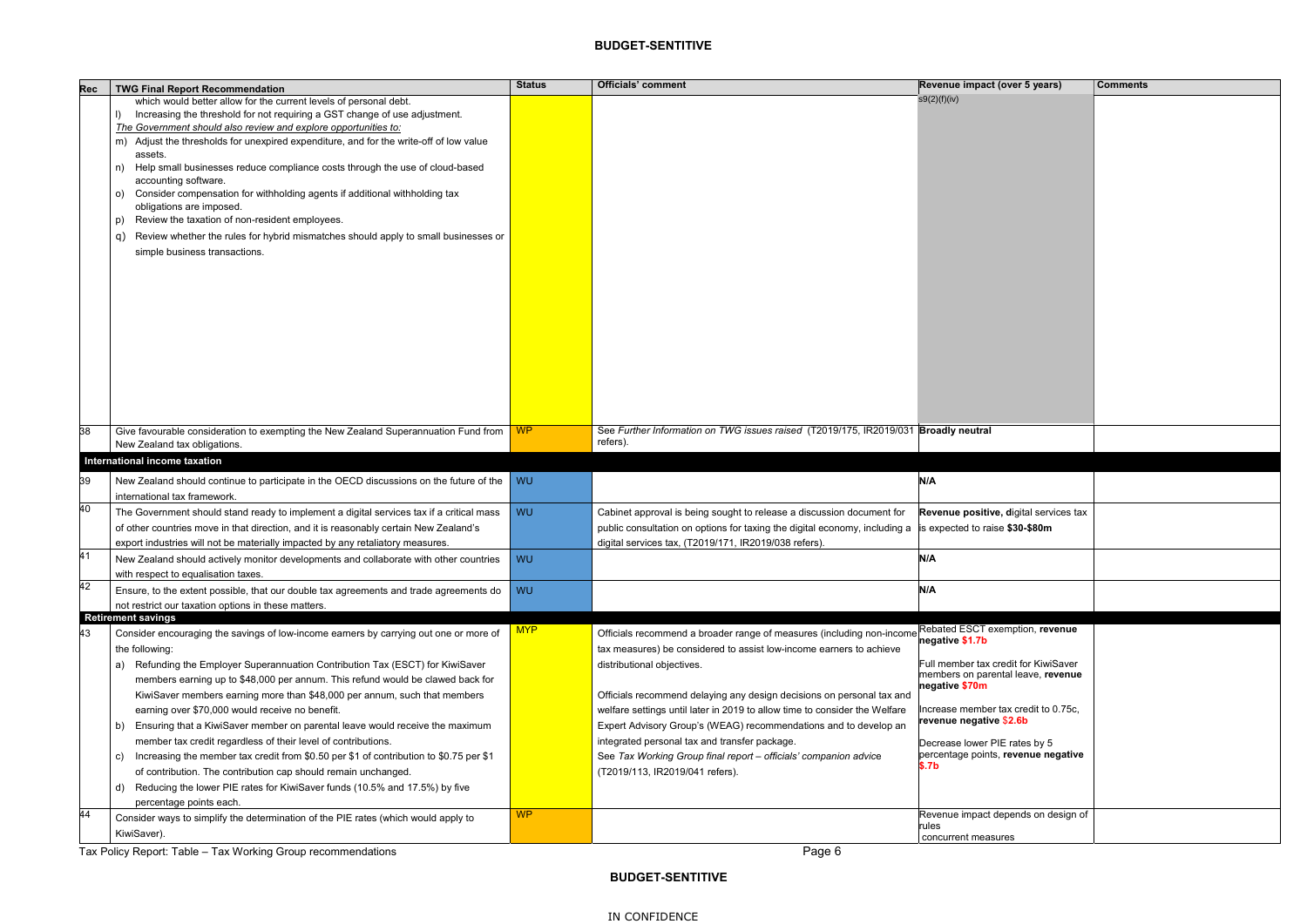| Revenue impact (over 5 years)                                                            | <b>Comments</b> |
|------------------------------------------------------------------------------------------|-----------------|
|                                                                                          |                 |
| See joint report, Information on<br>revenue-negative tax measures<br>(T2019/616 refers). |                 |
|                                                                                          |                 |
|                                                                                          |                 |
|                                                                                          |                 |
|                                                                                          |                 |
|                                                                                          |                 |
|                                                                                          |                 |
|                                                                                          |                 |
|                                                                                          |                 |
|                                                                                          |                 |
|                                                                                          |                 |
| Revenue positive, but not quantified,<br>also depends on design of any rules.            |                 |
|                                                                                          |                 |
|                                                                                          |                 |
|                                                                                          |                 |
|                                                                                          |                 |
| Revenue negative, but depends on<br>design.                                              |                 |
|                                                                                          |                 |
| Revenue positive, but not quantified,<br>also depends on design of any rules             |                 |
| Revenue positive, impact unknown                                                         |                 |
|                                                                                          |                 |
| Revenue positive, impact unknown                                                         |                 |
|                                                                                          |                 |

| <b>Rec</b> | <b>TWG Final Report Recommendation</b>                                                      | <b>Status</b> | <b>Officials' comment</b>                                                   | Revenue impact (over 5 years)         | <b>Comments</b> |
|------------|---------------------------------------------------------------------------------------------|---------------|-----------------------------------------------------------------------------|---------------------------------------|-----------------|
|            | Personal income tax                                                                         |               |                                                                             |                                       |                 |
|            |                                                                                             | <b>MYP</b>    |                                                                             | See joint report, Information on      |                 |
| 45         | Recommendations on personal tax are dependent on the objectives of the Government:          |               | Officials recommend delaying any design decisions on personal tax and       | revenue-negative tax measures         |                 |
|            | a) If the Government wishes to improve incomes for very low income households, the          |               | welfare settings until later in 2019 to allow time to take into account the | (T2019/616 refers).                   |                 |
|            | best means of doing so will be through welfare transfers.                                   |               | Welfare Expert Advisory Group's (WEAG) recommendations and to               |                                       |                 |
|            | If the Government wishes to improve incomes for certain groups of low to middle<br>b)       |               | develop an integrated personal tax and transfer package.                    |                                       |                 |
|            | income earners, such as full-time workers on the minimum wage, then changes to              |               | s9(2)(f)(iv)                                                                |                                       |                 |
|            | personal income taxation may be a better option.                                            | <b>MYP</b>    |                                                                             |                                       |                 |
| 46         | Consider increases in the bottom threshold of personal tax to increase the progressivity    |               |                                                                             |                                       |                 |
|            | of the personal tax system.                                                                 | <b>MYP</b>    |                                                                             |                                       |                 |
| 47         | Consider combining increases in the bottom threshold with an increase in the second         |               | s9(2)(f)(iv)                                                                |                                       |                 |
|            | marginal tax rate.                                                                          | <b>MYP</b>    |                                                                             |                                       |                 |
| 48         | Suggests that if (47) is adopted, consider a reduction of the abatement rate of Working     |               |                                                                             |                                       |                 |
|            | for Families tax credits to offset the impact of the increase.                              |               |                                                                             |                                       |                 |
| 49         | Prefer increasing the bottom threshold to introducing a tax-free threshold.                 | <b>MYP</b>    |                                                                             |                                       |                 |
| 50         | Consider an increase in net benefit payments to ensure beneficiaries receive the same       | <b>MYP</b>    |                                                                             |                                       |                 |
|            | post-tax increase as other people on the same income.                                       |               |                                                                             |                                       |                 |
| 51         | Consider changes to tax rates and thresholds alongside any recommendations made by          | <b>MYP</b>    |                                                                             |                                       |                 |
|            | WEAG.                                                                                       |               |                                                                             |                                       |                 |
| 52         | No reduction in the top marginal tax rate because it is already low by international        | <b>NFW</b>    |                                                                             |                                       |                 |
|            | standards and it would not increase progressivity of the tax system.                        |               |                                                                             |                                       |                 |
| 53         | The TWG notes that many submissions called for increasing tax personal tax rates to         | <b>NFW</b>    | Outside of the scope of the TWG.                                            |                                       |                 |
|            | make a material reduction in income equality through the personal tax system. These         |               |                                                                             |                                       |                 |
|            | increases are precluded by the TWG's Terms of reference and the TWG did not                 |               |                                                                             |                                       |                 |
|            | undertake an analysis of the options (and their effectiveness).                             |               |                                                                             |                                       |                 |
|            | <b>Future of work</b>                                                                       |               |                                                                             |                                       |                 |
| 54         | Support Inland Revenue's efforts to increase the compliance of the self-employed,           | <b>WU</b>     | Budget funding has been allocated, and this is on the Government's          | Revenue positive, but not quantified, |                 |
|            | particularly expanding the use of withholding tax as far as practicable, including to       |               | current tax policy work programme.                                          | also depends on design of any rules.  |                 |
|            | platform providers such as ride-sharing companies.                                          |               |                                                                             |                                       |                 |
| 55         | Support the facilitation of technology platforms to assist the self-employed meet their tax | <b>WU</b>     |                                                                             |                                       |                 |
|            | obligations through the use of 'smart accounts' or other technology based solutions.        |               |                                                                             |                                       |                 |
| 56         | Continue (through Inland Revenue's current work) to use data analytics and matching         | <b>WU</b>     |                                                                             |                                       |                 |
|            | information to specific taxpayers to identify underreporting of income.                     |               |                                                                             |                                       |                 |
| 57         | Review the current GST requirements for contractors who are akin to employees.              | <b>WP</b>     |                                                                             |                                       |                 |
| 58         | Align the definition of employee and dependent contractor for tax and employment            | <b>WP</b>     | Will require consultation with the Ministry of Business, Innovation and     |                                       |                 |
|            | purposes.                                                                                   |               | Employment.                                                                 |                                       |                 |
| 59         | Provide more support for childcare costs, with this support best provided outside the tax   | <b>WP</b>     |                                                                             | Revenue negative, but depends on      |                 |
|            | system.                                                                                     |               |                                                                             | design.                               |                 |
|            | Integrity of the tax system                                                                 |               |                                                                             |                                       |                 |
|            |                                                                                             | <b>MYP</b>    | Consider as part of recommendation 32.                                      | Revenue positive, but not quantified, |                 |
| 60         | A review of loss-trading, potentially in tandem with a review of the loss continuity rules  |               |                                                                             | also depends on design of any rules   |                 |
|            | for companies.                                                                              | <b>WP</b>     |                                                                             | Revenue positive, impact unknown      |                 |
| 61         | Inland Revenue should have the ability to require a shareholder in a closely-held           |               |                                                                             |                                       |                 |
|            | company to provide security to Inland Revenue if:                                           |               |                                                                             |                                       |                 |
|            | The company owes a debt to Inland Revenue; and<br>a)                                        |               |                                                                             |                                       |                 |
|            | The company is owed a debt by the shareholder; and<br>b)                                    |               |                                                                             |                                       |                 |
|            | There is doubt as to the ability/and or the intention of the shareholder to repay the<br>C) |               |                                                                             |                                       |                 |
|            | debt.                                                                                       | <b>WU</b>     | See Budget 2018: Self-employed Compliance Initiatives, IR2018/734           | Revenue positive, impact unknown      |                 |
| 62         | Further action in relation to the hidden economy, including:                                |               |                                                                             |                                       |                 |

Tax Policy Report: Table – Tax Working Group recommendations **Page 7** And Table 1 and Table 1 and Table 1 and Ta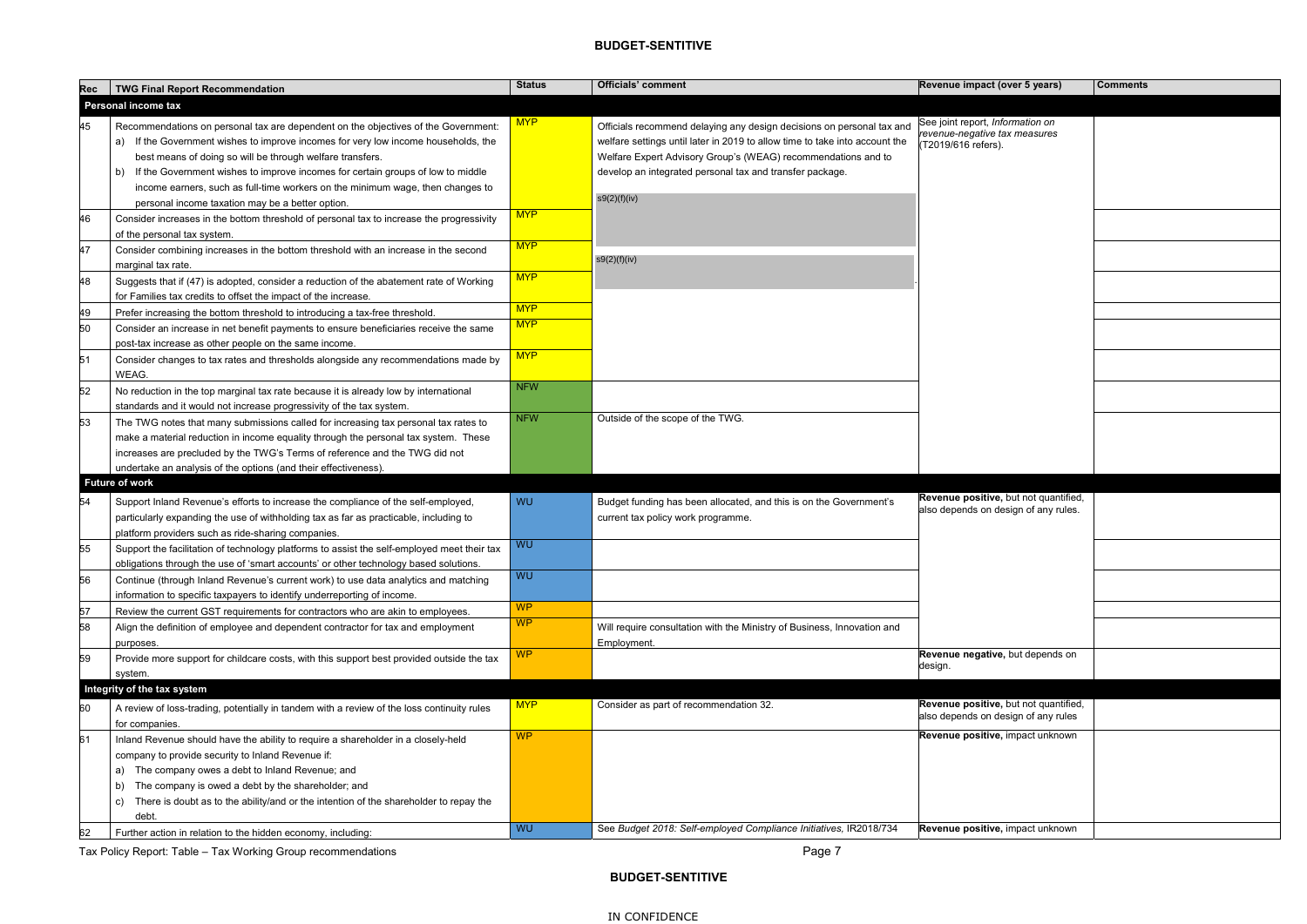| <b>Rec</b> | <b>TWG Final Report Recommendation</b>                                                    | <b>Status</b>  | <b>Officials' comment</b>                                                         | Revenue impact (over 5 years)    | <b>Comments</b> |
|------------|-------------------------------------------------------------------------------------------|----------------|-----------------------------------------------------------------------------------|----------------------------------|-----------------|
|            | a) An increase in the reporting of labour income (subject to not unreasonably             |                |                                                                                   |                                  |                 |
|            | increasing compliance costs on business).                                                 |                |                                                                                   |                                  |                 |
|            | b) A review of the measures recently adopted by Australia in relation to the hidden       |                |                                                                                   |                                  |                 |
|            | economy, with a view to applying them in New Zealand.                                     |                |                                                                                   |                                  |                 |
|            | The removal of tax deductibility if a taxpayer has not followed labour income<br>C)       |                |                                                                                   |                                  |                 |
|            | withholding or reporting rules.                                                           |                |                                                                                   |                                  |                 |
| 63         | That Inland Revenue continue to invest in the technical and investigatory skills of its   | <b>WU</b>      | Inland Revenue continues to invest in staff skills and capabilities, and this N/A |                                  |                 |
|            | staff.                                                                                    |                | will be monitored on an ongoing basis.                                            |                                  |                 |
| 64         | Further measures to improve collection and encourage compliance, including:               | <b>WP</b>      |                                                                                   | Revenue positive, impact unknown |                 |
|            | a) Making directors who have an economic ownership in the company personally liable       |                |                                                                                   |                                  |                 |
|            | for arrears on GST and PAYE obligations (as long as there is an appropriate               |                |                                                                                   |                                  |                 |
|            | warning system).                                                                          |                |                                                                                   |                                  |                 |
|            | Departure prohibition orders.                                                             |                |                                                                                   |                                  |                 |
|            | Aligning the standard of proof for PAYE and GST offences.<br>C)                           |                |                                                                                   |                                  |                 |
| 65         | The establishment of a single centralised Crown debt collection agency to achieve         | <b>WP</b>      | S(2)(f)(iv)                                                                       | <b>Unknown</b>                   |                 |
|            | economies of scale and more equitable outcomes across all Crown debtors.                  |                |                                                                                   |                                  |                 |
|            |                                                                                           |                |                                                                                   |                                  |                 |
|            |                                                                                           |                |                                                                                   |                                  |                 |
|            |                                                                                           |                |                                                                                   |                                  |                 |
|            |                                                                                           |                |                                                                                   |                                  |                 |
|            |                                                                                           |                | The establishment of a single debt collection agency for government debt          |                                  |                 |
|            |                                                                                           |                | would require significant consultation between government agencies and            |                                  |                 |
|            |                                                                                           |                | many of the benefits may instead be realised from additional information          |                                  |                 |
|            |                                                                                           |                | sharing.                                                                          |                                  |                 |
| 66         | That Inland Revenue strengthens enforcement of rules for closely-held companies.          | WP <sup></sup> |                                                                                   | Revenue positive, impact unknown |                 |
| 67         | Explore options to enable the flexibility of a wider gap between the company and the top  | <b>WP</b>      |                                                                                   | N/A                              |                 |
|            | personal tax rate without a reduction in the integrity of the tax system.                 |                |                                                                                   |                                  |                 |
|            | Administration of the tax system                                                          |                |                                                                                   |                                  |                 |
|            | Tax secrecy and tax transparency                                                          |                |                                                                                   |                                  |                 |
| 68         | The Government should:                                                                    | WP             |                                                                                   | N/A                              |                 |
|            | a) Fund oversampling of the wealthy in existing wealth surveys.                           |                |                                                                                   |                                  |                 |
|            | Include a question on wealth in the census.<br>b)                                         |                |                                                                                   |                                  |                 |
|            | Request Inland Revenue regularly repeat its analysis of the tax paid by high wealth<br>C) |                |                                                                                   |                                  |                 |
|            | individuals.                                                                              |                |                                                                                   |                                  |                 |
|            | Commission research on using a variety of sources of data on capital income,<br>d)        |                |                                                                                   |                                  |                 |
|            | including administrative data, to estimate the wealth of individuals.                     |                |                                                                                   |                                  |                 |
| 69         | The TWG strongly encourages the Government to release more statistical and                | <b>WP</b>      |                                                                                   | N/A                              |                 |
|            | aggregated information about the tax system (so long as it does not reveal data about     |                |                                                                                   |                                  |                 |
|            | specific individuals or corporates that is not otherwise publicly available). The         |                |                                                                                   |                                  |                 |
|            | Government could consider further measures to increase transparency as public             |                |                                                                                   |                                  |                 |
|            | attitudes change over time.                                                               |                |                                                                                   |                                  |                 |
| 70         | The TWG encourages Inland Revenue to publish or make available a broader range of         | <b>WP</b>      |                                                                                   | N/A                              |                 |
|            | statistics, in consultation with potential users, either directly or (preferably) through |                |                                                                                   |                                  |                 |
|            | Statistics New Zealand.                                                                   |                |                                                                                   |                                  |                 |
| 71         | The TWG encourages Inland Revenue to collect information on income and expenditure        | <b>WP</b>      | Officials consider this is best achieved in an overall programme to               | N/A                              |                 |
|            | associated with environmental outcomes that are part of the tax calculation.              |                | provide better quality information to Inland Revenue in general. More             |                                  |                 |
|            |                                                                                           |                | detailed information on environmental income and expenditure should               |                                  |                 |
|            |                                                                                           |                | naturally flow from taxpayers supplying more detailed financial                   |                                  |                 |

Tax Policy Report: Table – Tax Working Group recommendations **Page 1** According to the United States of Page 8

| impact (over 5 years)    | <b>Comments</b> |
|--------------------------|-----------------|
|                          |                 |
|                          |                 |
|                          |                 |
|                          |                 |
|                          |                 |
|                          |                 |
|                          |                 |
| positive, impact unknown |                 |
|                          |                 |
|                          |                 |
|                          |                 |
|                          |                 |
|                          |                 |
|                          |                 |
|                          |                 |
|                          |                 |
|                          |                 |
|                          |                 |
|                          |                 |
|                          |                 |
|                          |                 |
| positive, impact unknown |                 |
|                          |                 |
|                          |                 |
|                          |                 |
|                          |                 |
|                          |                 |
|                          |                 |
|                          |                 |
|                          |                 |
|                          |                 |
|                          |                 |
|                          |                 |
|                          |                 |
|                          |                 |
|                          |                 |
|                          |                 |
|                          |                 |
|                          |                 |
|                          |                 |
|                          |                 |
|                          |                 |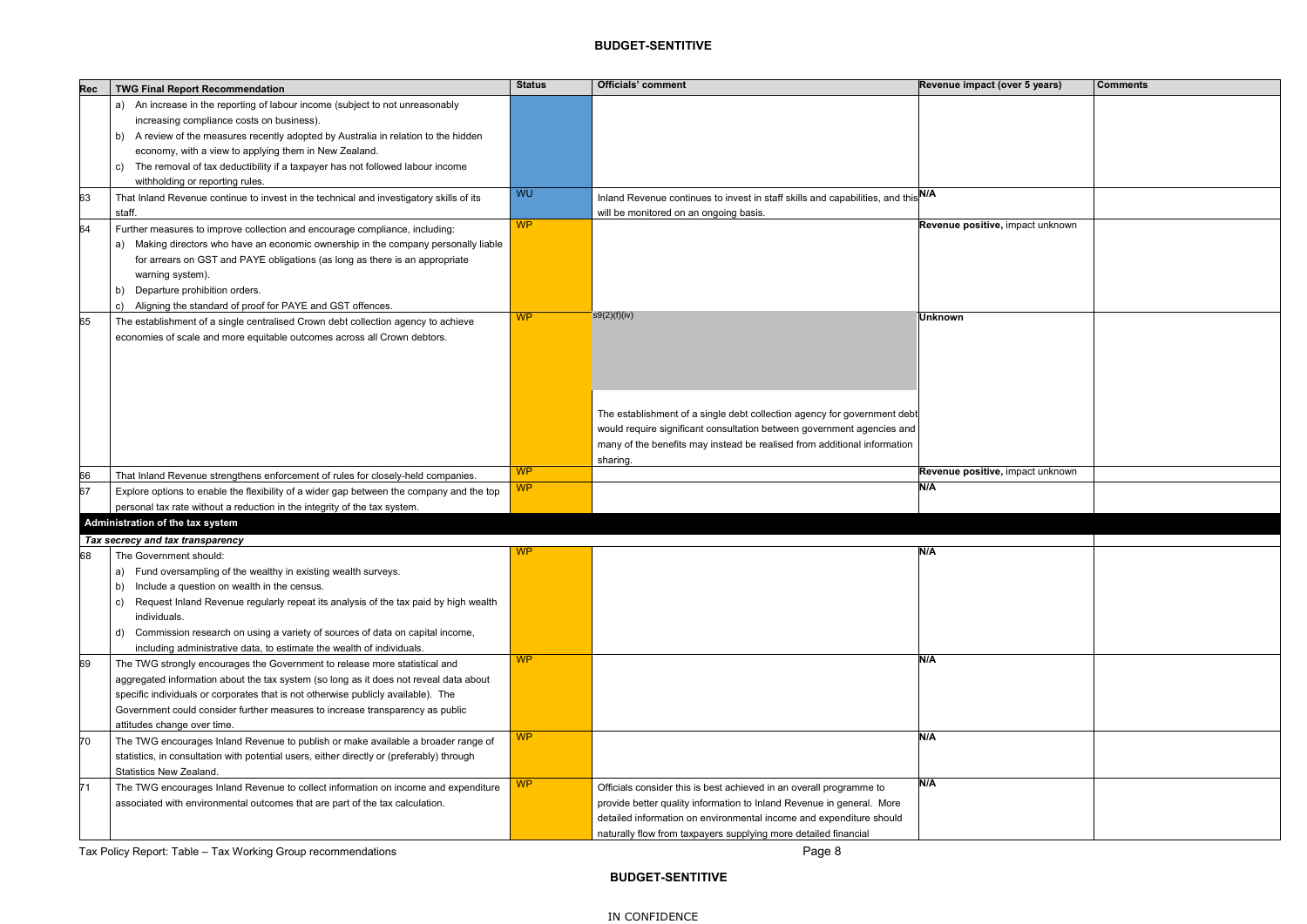| evenue impact (over 5 years)                                | <b>Comments</b> |
|-------------------------------------------------------------|-----------------|
|                                                             |                 |
|                                                             |                 |
| /A                                                          |                 |
|                                                             |                 |
|                                                             |                 |
|                                                             |                 |
| o revenue impact, but likely to have                        |                 |
| dministrative costs                                         |                 |
|                                                             |                 |
| o revenue impact, but likely to have<br>dministrative costs |                 |
|                                                             |                 |
| /A                                                          |                 |
|                                                             |                 |
|                                                             |                 |
|                                                             |                 |
|                                                             |                 |
|                                                             |                 |
|                                                             |                 |
|                                                             |                 |
| /A                                                          |                 |
|                                                             |                 |
|                                                             |                 |
|                                                             |                 |
| /A                                                          |                 |
| /A                                                          |                 |
|                                                             |                 |
|                                                             |                 |
|                                                             |                 |
| epends on results of review                                 |                 |
|                                                             |                 |
|                                                             |                 |
|                                                             |                 |
|                                                             |                 |
|                                                             |                 |
|                                                             |                 |
| epends on results of review                                 |                 |
|                                                             |                 |
|                                                             |                 |
|                                                             |                 |
|                                                             |                 |
|                                                             |                 |
|                                                             |                 |
|                                                             |                 |
|                                                             |                 |
|                                                             |                 |
|                                                             |                 |

| <b>Rec</b>       | <b>TWG Final Report Recommendation</b>                                                    | <b>Status</b> | <b>Officials' comment</b>                                                                            | Revenue impact (over 5 years)                                 | <b>Comments</b> |
|------------------|-------------------------------------------------------------------------------------------|---------------|------------------------------------------------------------------------------------------------------|---------------------------------------------------------------|-----------------|
|                  |                                                                                           |               | information, especially for larger taxpayers.                                                        |                                                               |                 |
|                  | <b>Ombudsman</b>                                                                          |               |                                                                                                      |                                                               |                 |
| 72               | Any further expansion of the resources available to the Ombudsman should include          | <b>WP</b>     | We consider the Ombudsman should decide where they would like                                        | N/A                                                           |                 |
|                  | consideration of provision for additional tax expertise, and possibly support to manage   |               | additional expertise.                                                                                |                                                               |                 |
|                  | any increase in the volume of complaints relating to the new Crown debt collection        |               |                                                                                                      |                                                               |                 |
|                  | agency proposed by the TWG.                                                               |               |                                                                                                      |                                                               |                 |
|                  | Taxpayer advocate service                                                                 | <b>NFW</b>    |                                                                                                      | No revenue impact, but likely to have                         |                 |
| 73               | Establish a taxpayer advocate service to assist with the resolution of tax disputes.      |               | Inland Revenue have reported on this matter and no further work has                                  | administrative costs                                          |                 |
|                  |                                                                                           |               | been requested by Ministers at this point (see IR2018/762).                                          |                                                               |                 |
| 74               | Consider a truncated tax disputes process for small taxpayers.                            | <b>WP</b>     |                                                                                                      | No revenue impact, but likely to have<br>administrative costs |                 |
|                  | The development of tax policy                                                             |               |                                                                                                      |                                                               |                 |
| 75               | The following principles should be applied in public engagement on tax policy:            | WU            | These principles have been included in a draft engagement framework                                  | N/A                                                           |                 |
|                  | Good faith engagement by all participants.<br>a)                                          |               | which officials intend to release, subject to Ministerial approval                                   |                                                               |                 |
|                  | Engagement with a wider range of stakeholders, particularly including greater<br>b)       |               | (T2018/3292, IT2018/654 refers).                                                                     |                                                               |                 |
|                  | engagement with Māori (guided by the Government's emerging engagement model               |               |                                                                                                      |                                                               |                 |
|                  | for Crown/Māori relations).                                                               |               |                                                                                                      |                                                               |                 |
|                  | Earlier and more frequent engagement.<br>C)                                               |               |                                                                                                      |                                                               |                 |
|                  | The use of a greater variety of engagement methods.<br>d)                                 |               |                                                                                                      |                                                               |                 |
|                  | Greater transparency and accountability on the part of the Government.<br>e)              |               |                                                                                                      |                                                               |                 |
| 76               | The TWG notes the need for the Treasury to play a strong role in tax policy               | WU            | Following a strategic review in mid-2017, the Treasury substantially                                 | N/A                                                           |                 |
|                  | development, and the importance of Inland Revenue maintaining deep technical              |               | increased its tax policy capability and it intends to broadly maintain this                          |                                                               |                 |
|                  | expertise and strategic policy capability.                                                |               | higher resource level over the medium term.                                                          |                                                               |                 |
|                  | <b>Legislative frameworks</b>                                                             |               |                                                                                                      |                                                               |                 |
| 77a              | The TWG encourages the continuing use of purpose clauses where appropriate.               | <b>NFW</b>    |                                                                                                      | N/A                                                           |                 |
| 77b              | The inclusion of an overriding purpose clause in the Tax Administration Act 1994 to       | <b>WP</b>     | Extensive consultation needed with Crown Law and the Legislation                                     | N/A                                                           |                 |
|                  | specify Parliament's purpose in levying taxation.                                         |               | Design and Advisory Committee.                                                                       |                                                               |                 |
| <b>Charities</b> |                                                                                           |               |                                                                                                      |                                                               |                 |
|                  |                                                                                           |               |                                                                                                      |                                                               |                 |
| 78               | Periodically review the charitable sector's use of what would otherwise be tax revenue to | <b>WU</b>     | The TWG wrote to the relevant agencies in December 2018, directing                                   | Depends on results of review                                  |                 |
|                  | verify that intended social outcomes are being achieved.                                  |               | them to the TWG's analysis and recommendations.                                                      |                                                               |                 |
|                  |                                                                                           |               |                                                                                                      |                                                               |                 |
|                  |                                                                                           |               | Some of these issues are already being considered as part of the review                              |                                                               |                 |
|                  |                                                                                           |               | of the Charities Act 2005, or will be considered once the review is                                  |                                                               |                 |
|                  |                                                                                           |               | complete. Policy decisions from the review are expected to be made                                   |                                                               |                 |
|                  |                                                                                           |               | later this year and a bill is likely to be introduced in December 2019.                              |                                                               |                 |
| 79               | The TWG supports the Government's inclusion of a review of the tax treatment of the       | <b>WU</b>     | The Government added a review of charities and non-profit organisations Depends on results of review |                                                               |                 |
|                  | charitable sector on its Tax Policy Work Programme, as announced in May 2018.             |               | to the Tax Policy Work Programme in 2018 focussing on:                                               |                                                               |                 |
|                  |                                                                                           |               | the appropriateness of the tax exemption for significant businesses                                  |                                                               |                 |
|                  |                                                                                           |               | associated with charities; and                                                                       |                                                               |                 |
|                  |                                                                                           |               | the compliance costs experienced by small charities.                                                 |                                                               |                 |
|                  |                                                                                           |               | The review of significant businesses will take place once the review of                              |                                                               |                 |
|                  |                                                                                           |               | the Charities Act 2005 is complete, as that also involves a review of                                |                                                               |                 |
|                  |                                                                                           |               | certain business activity.                                                                           |                                                               |                 |
|                  |                                                                                           |               | Some simplification measures have been included in a legislative bill                                |                                                               |                 |
|                  |                                                                                           |               | currently before Parliament.                                                                         |                                                               |                 |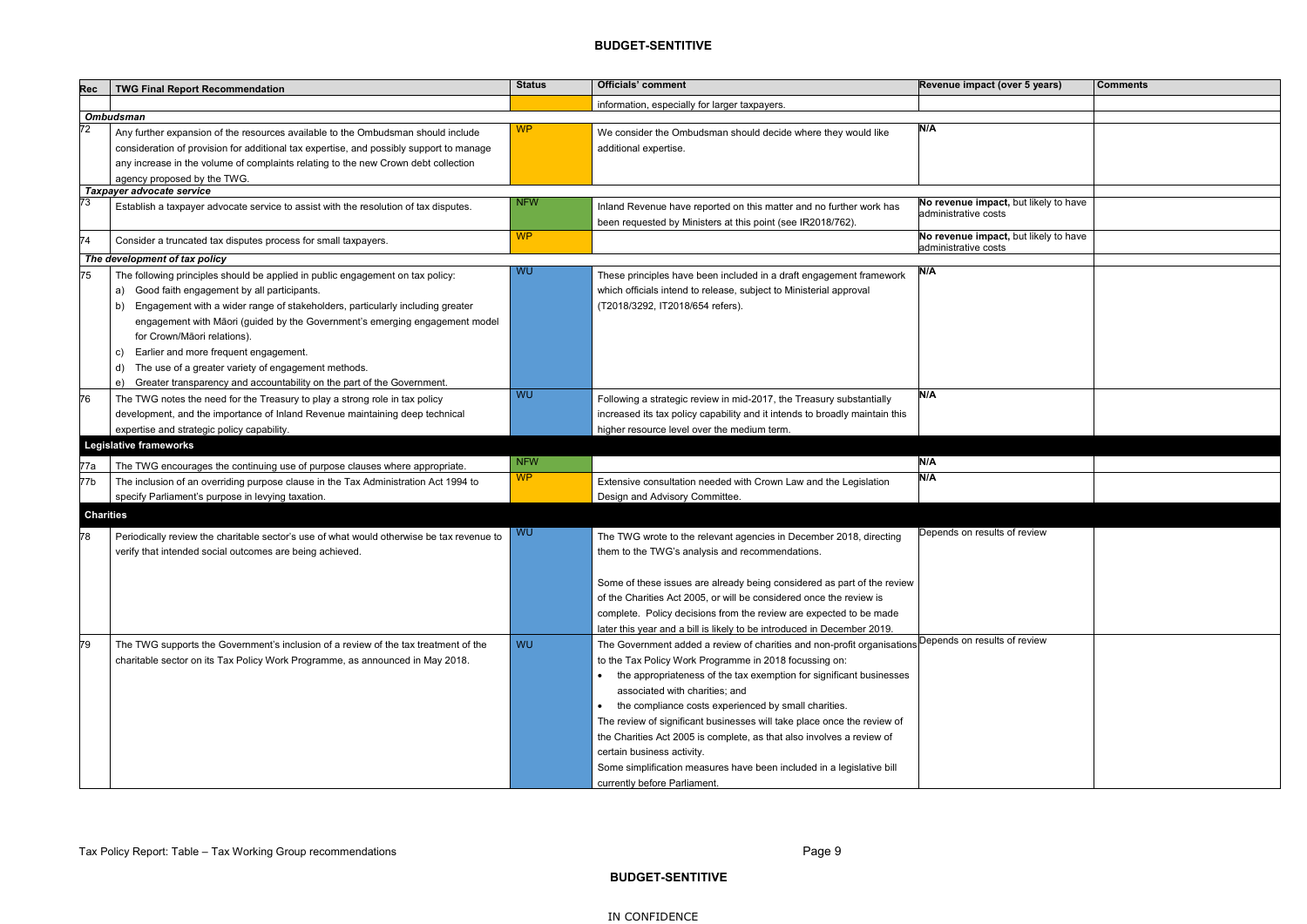| Rec            | <b>TWG Final Report Recommendation</b>                                                       | <b>Status</b> | Officials' comment                                                           | Revenue impact (over 5 years)         | <b>Comments</b> |
|----------------|----------------------------------------------------------------------------------------------|---------------|------------------------------------------------------------------------------|---------------------------------------|-----------------|
| 80-81          | The TWG notes the income tax exemption for charitable entities' trading operations was       | <b>WU</b>     | A review of the Charities Act 2005 is currently underway, led by the         | N/A                                   |                 |
|                | perceived by some submitters to provide an unfair advantage over commercial entities'        |               | Department of Internal Affairs on behalf of the Minister for the Community   |                                       |                 |
|                | trading operations. The TWG notes, however, the underlying issue is the extent to which      |               | and Voluntary Sector. This will include a review of charities that           |                                       |                 |
|                | charitable entities are accumulating surpluses rather than distributing or applying those    |               | accumulate funds and charities that operate businesses. A discussion         |                                       |                 |
|                | surpluses for the benefit of their charitable activities.                                    |               | document will be released in late February for consultation until late April |                                       |                 |
|                |                                                                                              |               | 2019.                                                                        |                                       |                 |
| 82             | Consider whether New Zealand should apply a distinction between privately-controlled         | <b>WP</b>     |                                                                              | <b>Unknown</b>                        |                 |
|                | foundations and other charitable organisations                                               |               |                                                                              |                                       |                 |
| 83             | Consider whether the deregistration tax rules could be amended to more effectively keep      | <b>WU</b>     | Some remedial work on this issue is on the Tax Policy Work Programme         | Unknown                               |                 |
|                | assets in the sector, or ensure that there is no deferral benefit through the application of |               | and is being progressed. The broader question of whether to keep assets      |                                       |                 |
|                | these rules.                                                                                 |               | in the sector is best considered as part of the Charities Act 2005 review.   |                                       |                 |
| 84             | Review whether it is appropriate to treat some not-for-profit organisations as if they were  | WP            |                                                                              | Revenue positive, depends on the      |                 |
|                | final consumers, or, alternatively, whether it is appropriate to limit the GST concessions   |               |                                                                              | design of the rules                   |                 |
|                | to a smaller group of non-profit bodies such as registered charities.                        |               |                                                                              |                                       |                 |
| 85             | Consider whether the issues identified by the TWG in relation to charities have been fully   | <b>WP</b>     |                                                                              | N/A                                   |                 |
|                | addressed or whether further action is required, following the conclusion of the review of   |               |                                                                              |                                       |                 |
|                | the Charities Act 2005.                                                                      |               |                                                                              |                                       |                 |
|                | <b>GST and financial transactions tax</b>                                                    |               |                                                                              |                                       |                 |
| 86             | No reduction in the GST rate.                                                                | <b>NFW</b>    | In responding to the Interim Report, the Government confirmed it is          | N/A                                   |                 |
| 87             | No introduction of exemptions to GST.                                                        | <b>NFW</b>    | comfortable that no further work is undertaken on GST coverage.              | N/A                                   |                 |
| 88             | Government monitor international developments in the area of applying GST to financial       | <b>NFW</b>    |                                                                              | N/A                                   |                 |
|                | services.                                                                                    |               |                                                                              |                                       |                 |
| 89             | No application of GST to explicit fees charged for financial services.                       | <b>NFW</b>    |                                                                              | N/A                                   |                 |
| 90             | No financial transactions tax at this point.                                                 | <b>NFW</b>    | In responding to the Interim Report, the Government confirmed it is          | N/A                                   |                 |
|                |                                                                                              |               | comfortable that no further work is undertaken on a financial transactions   |                                       |                 |
|                |                                                                                              |               | tax at this time.                                                            |                                       |                 |
| 91             | The TWG has already reported to Ministers on the issue of GST on low-value imported          | <b>WU</b>     | The Government introduced legislation in December 2018 to address            | Revenue positive,                     |                 |
|                | goods, and the Government recently introduced legislation in December 2018 advancing         |               | GST on low-value imported goods.                                             | expected to raise \$66m in 2019/20,   |                 |
|                | proposals to address the issue.                                                              |               |                                                                              | \$100m in 2020/21, and \$112m in      |                 |
|                |                                                                                              |               |                                                                              | 2021/22 and out years -               |                 |
|                | <b>Corrective taxes</b>                                                                      |               |                                                                              |                                       |                 |
| 92             | The TWG supports developing a framework for deciding when to apply corrective taxes.         | <b>WP</b>     | The TWG wrote to the relevant agencies in December 2018, directing           | N/A                                   |                 |
| 93             | Review the rate structure of the alcohol excise with the intention of rationalising and      | <b>WP</b>     | them to the TWG's analysis and recommendations.                              | Depends on how it is simplified       |                 |
|                | simplifying it.                                                                              |               |                                                                              |                                       |                 |
| 94             | Prioritise other measures to help people stop smoking before considering further large       | WU            |                                                                              | N/A                                   |                 |
|                | increases in the tobacco excise rate beyond the increases currently scheduled.               |               |                                                                              |                                       |                 |
| 95             | Develop a clearer articulation of the Government's goals regarding sugar consumption         | <b>WP</b>     |                                                                              | N/A                                   |                 |
|                | and gambling activity.                                                                       |               |                                                                              |                                       |                 |
| <b>Housing</b> |                                                                                              |               |                                                                              |                                       |                 |
| 96             | That the Productivity Commission includes vacant land taxes within its review of local       | <b>WP</b>     | The Productivity Commission released an issues paper for this review in      | Revenue positive, but revenue will go |                 |
|                | government body financing.                                                                   |               | November 2018, which does not explicitly provide for consideration of        | to local government                   |                 |
|                |                                                                                              |               | vacant land taxes. This could be brought to the Commission's attention       |                                       |                 |
|                |                                                                                              |               | through the submissions process.                                             |                                       |                 |
| 97             | That vacant land taxes are best levied at the local rather than the national level.          | <b>NFW</b>    |                                                                              | Revenue positive, but revenue will go |                 |
|                |                                                                                              |               |                                                                              | to local government                   |                 |
| 98             | Repeal the ten-year rule regarding selling for a gain caused by changes in land use          | <b>WP</b>     | Officials support repealing the ten-year rule if capital gains are taxed     | <b>Unknown</b>                        |                 |
|                | regulation.                                                                                  |               | more broadly. If not, the ten-year rule should be reconsidered in light of   |                                       |                 |

| Revenue impact (over 5 years)                           | <b>Comments</b> |
|---------------------------------------------------------|-----------------|
| N/A                                                     |                 |
|                                                         |                 |
|                                                         |                 |
|                                                         |                 |
|                                                         |                 |
| <b>Unknown</b>                                          |                 |
|                                                         |                 |
| <b>Unknown</b>                                          |                 |
|                                                         |                 |
|                                                         |                 |
| Revenue positive, depends on the<br>design of the rules |                 |
|                                                         |                 |
| N/A                                                     |                 |
|                                                         |                 |
|                                                         |                 |
|                                                         |                 |
| N/A                                                     |                 |
| $\overline{\mathsf{N}}\mathsf{N}$                       |                 |
| N/A                                                     |                 |
|                                                         |                 |
| N/A<br>N/A                                              |                 |
|                                                         |                 |
|                                                         |                 |
| Revenue positive,                                       |                 |
| expected to raise \$66m in 2019/20,                     |                 |
| \$100m in 2020/21, and \$112m in                        |                 |
| 2021/22 and out years -                                 |                 |
|                                                         |                 |
| N/A                                                     |                 |
| Depends on how it is simplified                         |                 |
| N/A                                                     |                 |
|                                                         |                 |
| N/A                                                     |                 |
|                                                         |                 |
|                                                         |                 |
| Revenue positive, but revenue will go                   |                 |
| to local government                                     |                 |
|                                                         |                 |
|                                                         |                 |
| Revenue positive, but revenue will go                   |                 |
| to local government<br><b>Unknown</b>                   |                 |
|                                                         |                 |

Tax Policy Report: Table – Tax Working Group recommendations Page 10